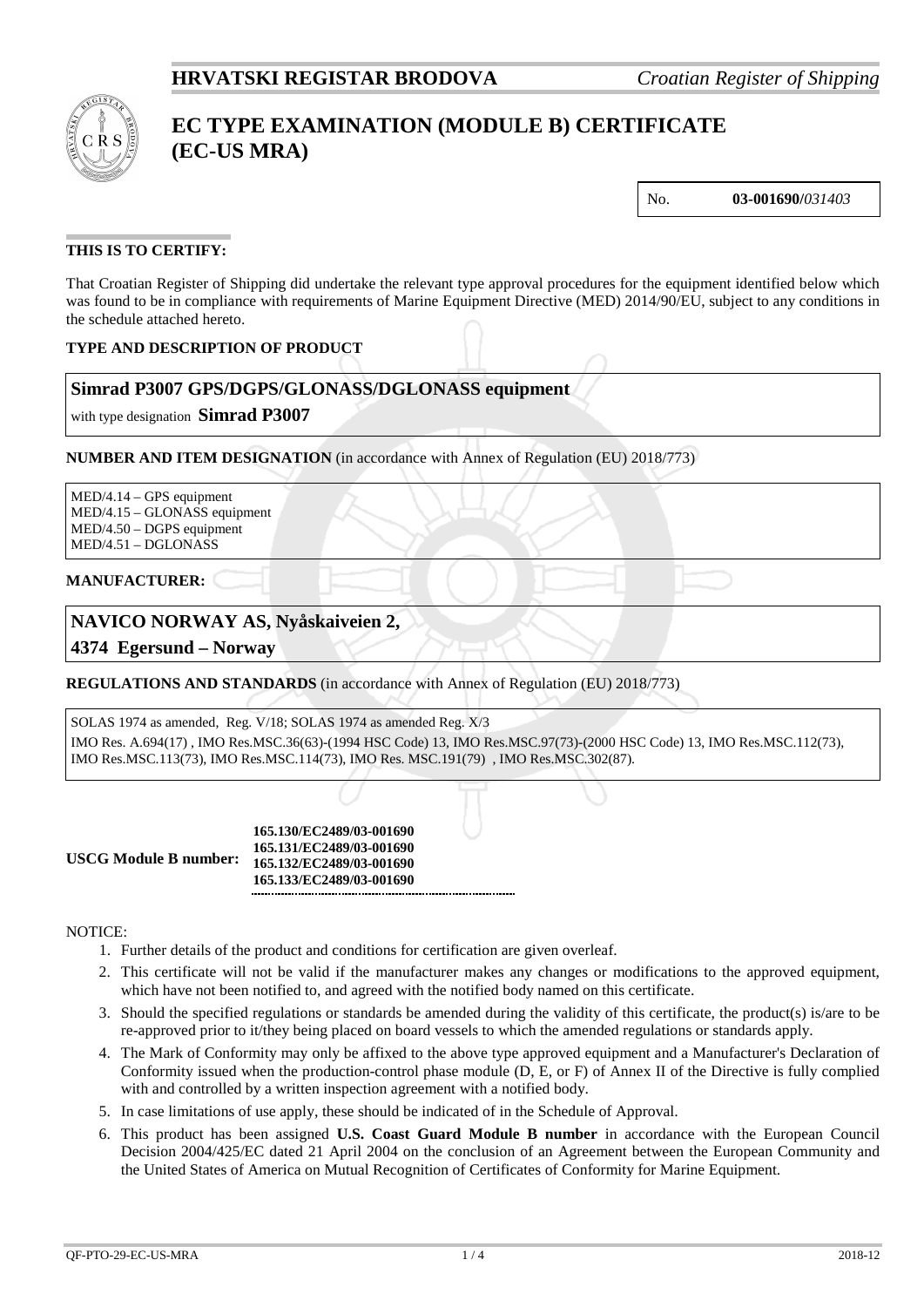Issued by Croatian Register of Shipping, notified body number 2489.

| This certificate is valid until: | 2023-07-21 |  |
|----------------------------------|------------|--|
|                                  |            |  |

Place and date: Split, 2019-07-22 Seal

.................... Signature Marinko Popović, dipl.ing.

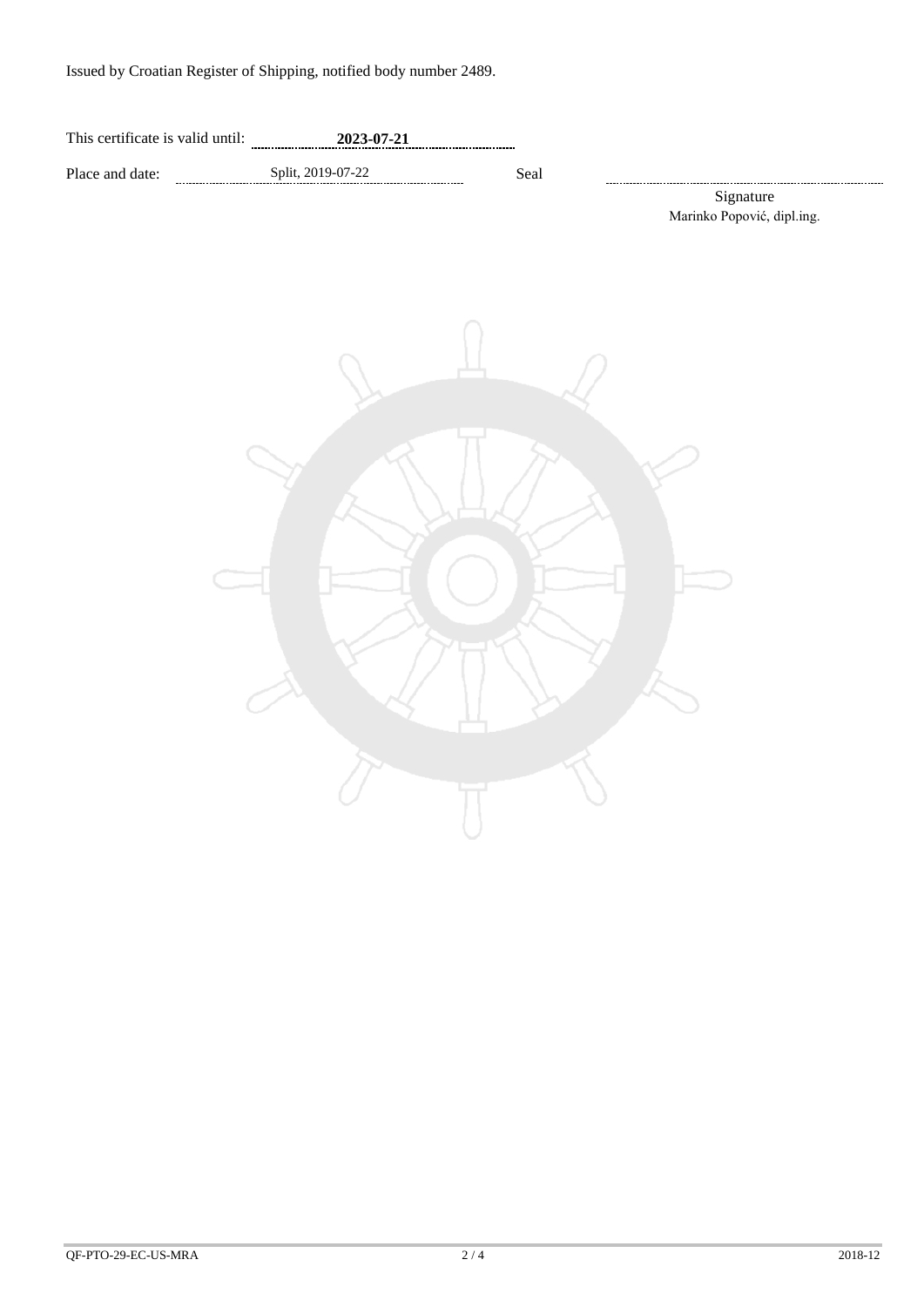# **THE SCHEDULE OF APPROVAL**

### **1. PRODUCT DESCRIPTION**

*Simrad P3007 GPS/DGPS/GLONASS/DGLONASS system consists of the following components:*

|                  | Item name           | Description    | Part number   | SW ver.           | Location  |
|------------------|---------------------|----------------|---------------|-------------------|-----------|
| 1.               | Display $unit - 7"$ | P3007          | 000-14128-001 | 1.0.x             | Protected |
|                  | Smart antenna       | <i>MX575D</i>  | 000-11644-001 | 160-0408-K $v293$ | Exposed   |
|                  | Smart antenna       | MX521B         | 000-11641-001 | 6.810             | Exposed   |
| $\overline{4}$ . | Junction Box        | <i>MX610JB</i> | 000-11139-001 | 1.1.02.00         | Protected |
|                  | <b>Junction Box</b> | <b>MX612JB</b> | 000-10916-001 | 1.1.02.00         | Protected |

# **2. APPLICATION/LIMITATION OF USE**

*System is to be installed in a protected environment. P3007 is tested for compliance with BAM requirements – IMO Res.MSC.302(87).*

### **3. DESIGN DRAWINGS AND SPECIFICATIONS**

*P2005/P3007, Operator Manual, item number – 988-12428-001, HS80A/MX575D - GPS Compass, User Manual, item number – 988-10221-005, MX521B GPS/DGPS Smart Antenna, Installation Manual – 988-12425-001, MX610 Junction Box - Installation Guide, item number – 988-12457-001, MX612 Junction Box - Installation Guide, item number – 988-12458-001.*

#### **4. TYPE TEST RECORDS/LABORATORY RECOGNITION STATUS**

*Environmental testing – IEC 60945(2002) including Corrigendum 1(2008); Serial interface testing – IEC 61162-1(2016) & IEC 61162-2 (1998); NMEA 2000 standard – IEC61162-3(2008); Serial interface testing – IEC 61162-450 (2011), Lightweight Ethernet; Presentation of navigation information – IEC 62288 Ed.2 (2014-07); GPS Performance Standard – IEC 61108-1 Ed. 2 (2003); GLONASS Performance Standard – IEC 61108-2 Ed. 1 (1998); DGPS and DGLONASS Performance Standard – IEC 61108-4 Ed.1 (2004); CRS letter of approval – 2065/TSE/VB/031380 dated 2019-07-22.*

# **5. MATERIALS OR COMPONENTS REQUIRED TO BE TYPE APPROVED OR TYPE TESTED**

*This approval remains valid for subsequent minor software amendments, as allowed by the SW 1.0.x format (x=a numeral), where written details of any such modification have been submitted to and accepted by the approvals authority.*

# **6. OTHER MATERIALS AND/OR COMPONENT**

*There are several optional units – junction boxes for a more complex display interconnections, as stated in product description table.*

#### **7. PRODUCTION SURVEY REQUIREMENTS**

*The P3007 GPS/DGPS/GLONASS/DGLONASS system shall be supplied by 24VDC in accordance with Installation Manual.*

### **8. ONBOARD INSTALLATION AND MAINTENANCE REQUIREMENTS**

*The installation on board shall be verified and tested according to Installation & Operation Manual.*

#### **9. MARKING AND IDENTIFICATION**



Subject to compliance with the conditions in this Schedule of Approval which forms part of certificate, and those of Articles 9, 10 and 15 of the Directive, the Manufacturer is allowed to affix the "Mark of Conformity" to the Product described herein.

xxxx/yy *xxxx - the number of the Notified Body undertaking surveillance module(2489 in case of CRS) yy - the last two digits of year mark affixed*

> This product has been assigned US Coast Guard Module B number **165.130/EC2489/03-001690, 165.131/EC2489/03-001690**, **165.132/EC2489/03-001690, 165.133/EC2489/03-001690** In those instances where the Notified Body conducting the conformity assessment in accordance with either Module D, E or F of the Marine Equipment Directive is not CRS, such Notified Body would use the above U.S. Coast Guard Module B number to provide the manufacturer with the U.S. Coast Guard approval number by noting it on the Certificate of Conformity, thereby authorizing the manufacturer to mark the product accordingly.